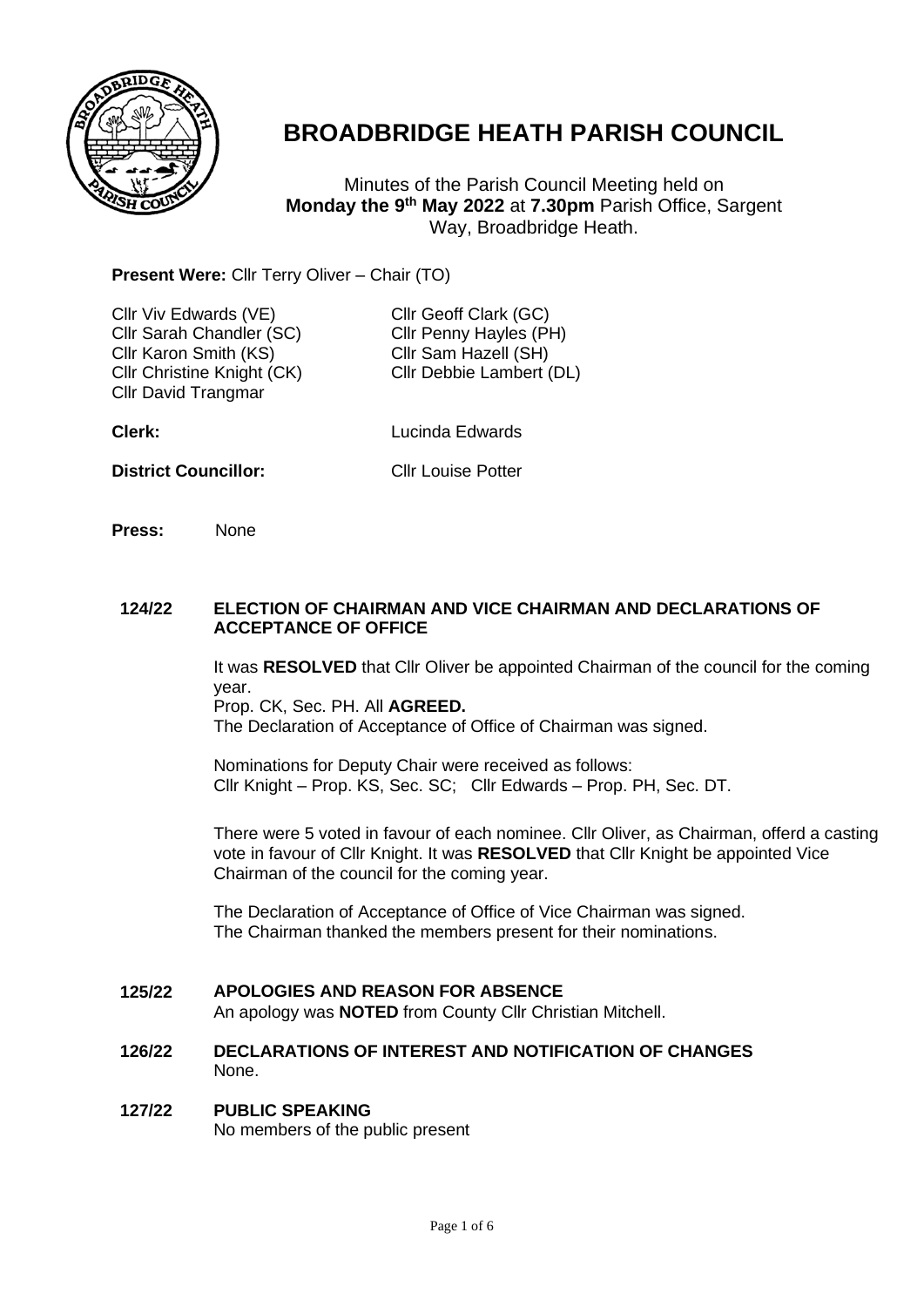#### **128/22 CHAIRMAN'S ANNOUNCEMENTS**

The Chairman updated members on the Platinum Jubilee publication and Cllr Knight updated members on the content of the booklet. Distribution of the publication is currently being considered.

#### **129/22 MINUTES OF THE PREVIOUS PARISH COUNCIL MEETING**

It was **RESOLVED** by all present that the minutes of the Parish Council meetings held on Monday 21<sup>st</sup> March 2022 and Monday 4<sup>th</sup> April 2022 (noting one typo for amendment) be accepted as a true and correct record of the meeting.

#### **130/22 COMMITTEE MINUTES**

It was **RESOLVED** by all present to adopt the minutes of the Recreation Committee meeting held on Monday 31<sup>st</sup> January 2022. It was **RESOLVED** by all present to adopt the minutes of the Personnel Committee meeting held on Monday 11<sup>th</sup> October 2021.

#### **131/22 REVIEW OF STANDING ORDERS**

Members noted the proposed amendment to Standing Order 18, Financial Controls. Members **AGREED** to adopt the revised Standing Orders.

#### **132/22 REVIEW OF FINANCIAL REGULATIONS**

Members **RESOLVED** to approve the Financial Regulations following a review by, and recommendation from the Finance and Establishment Committee at a meeting held on Tuesday 3rd May 2022.

### **133/22 CODE OF CONDUCT** Members **RESOLVED** to adopt the Code of Conduct.

#### **134/22 COMMITTEE MEMBERSHIP**

It was **AGREED** for each committee to review their Terms of Reference, with a view to removal of maximum number of committee members.

#### **135/22 RECREATION COMMITTEE MEMBERSHIP**

It was **RESOLVED** to elect members of the Recreation Committee as follows: Cllr Chandler, Cllr Lambert, Cllr Knight, Cllr Oliver.

#### **136/22 FINANCE AND ESTABLISHMENT COMMITTEE MEMBERSHIP**

It was **RESOLVED** to elect members of the Finance and Establishment Committee as follows:

Cllr Trangmar, Cllr Clark, Cllr Edwards, Cllr Knight, Cllr Oliver.

#### **137/22 PLANNING COMMITTEE MEMBERSHIP**

It was **RESOLVED** to elect members of the Planning Committee as follows: Cllr Clark, Cllr Hayles, Cllr Hazell.

### **138/22 PERSONNEL COMMITTEE MEMBERSHIP** It was **RESOLVED** to elect members of the Personnel Committee as follows: Cllr Knight, Cllr Oliver, Cllr Edwards, Cllr Trangmar, Cllr Clark, Cllr Smith.

### **139/22 ALLOTMENTS SUB-COMMITTEE MEMBERSHIP** It was **RESOLVED** to elect members of the Allotments Sub-Committee as follows: Cllr Clark, Cllr Knight, Cllr Oliver, Cllr Chandler, Cllr Hazell.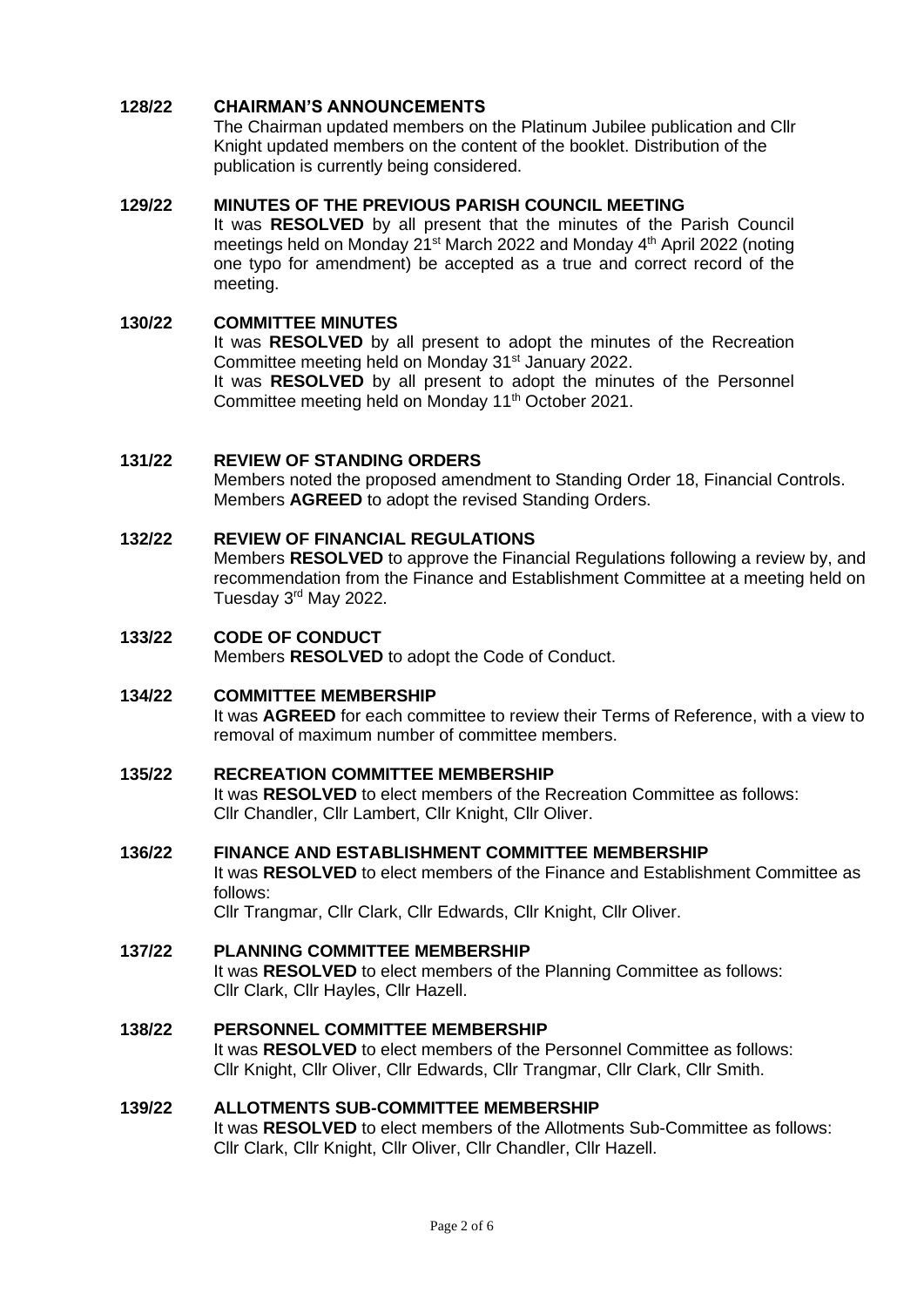#### **140/22 ELECTION OF COMMITTEE CHAIRS**

Members **AGREED** Cllr Knight as Chair of the Recreation Committee. Members **AGREED** Cllr Trangmar as Chair of the Finance and Establishment **Committee.** 

Members **AGREED** Cllr Clark as Chair of the Planning Committee. Members **AGREED** Cllr Knight as Chair of the Personnel Committee. Members **AGREED** Cllr Clark as Chair of the Allotments Sub-Committee.

It was **AGREED** for training to be added as items to next committee meetings agendas.

**141/22** Members **RESOLVED** to defer item 9.3 to later in the meeting.

#### **142/22 WORKING PARTIES**

It was **RESOLVED** to elect members of the Highways Working Party as follows: Cllr Oliver, Cllr Chandler, Cllr Clark, Cllr Smith.

It was **AGREED** for Cllr Clark to Chair this working party.

It was **AGREED** to setup a 'Land Acquisitions' working party and for the Clerk to draft Terms of Reference for a for review by the council.

#### **143/22 COUNCIL REPRESENTATIVES ON OUTSIDE BODIES**

It was **RESOLVED** to elect members as follows: Horsham Association of Local Councils (HALC) – Cllr Clark, Cllr Oliver (until vacancy is filled).

West Sussex Association of Local Councils (WSALC) – Cllr Clark, Cllr Oliver Village Centre Management Committee – Cllr Smith

It was **RESOLVED** for the newly appointed Community Officer to represent the Parish Council with the following organisations: Broadbridge Heath Tennis Club & Cricket Club 4 The Youth Age UK

Members **AGREED** for Cllr Knight to support the Community Officer as a council representative where appropriate.

#### **144/22 DISTRICT COUNCILLOR REPORT**

Cllr Potter updated members as below:

- There are no major developments to report on the Wickhurst Green development progress. There are continuing concerns relating to the school site and how this will progress. The developer is being pursued in relation to the state of the verges.
- Issues relating to the co-op car park, use of the C662 and safety will be discussed at a meeting being held with Adam Chalmers and Adrian Smith (HDC) tomorrow.
- Members are advised that Adam Chalmers will be leaving HDC in June.
- Cllr Potter has met with the Head of Waste regarding bin issues on the Solomon's Seal development.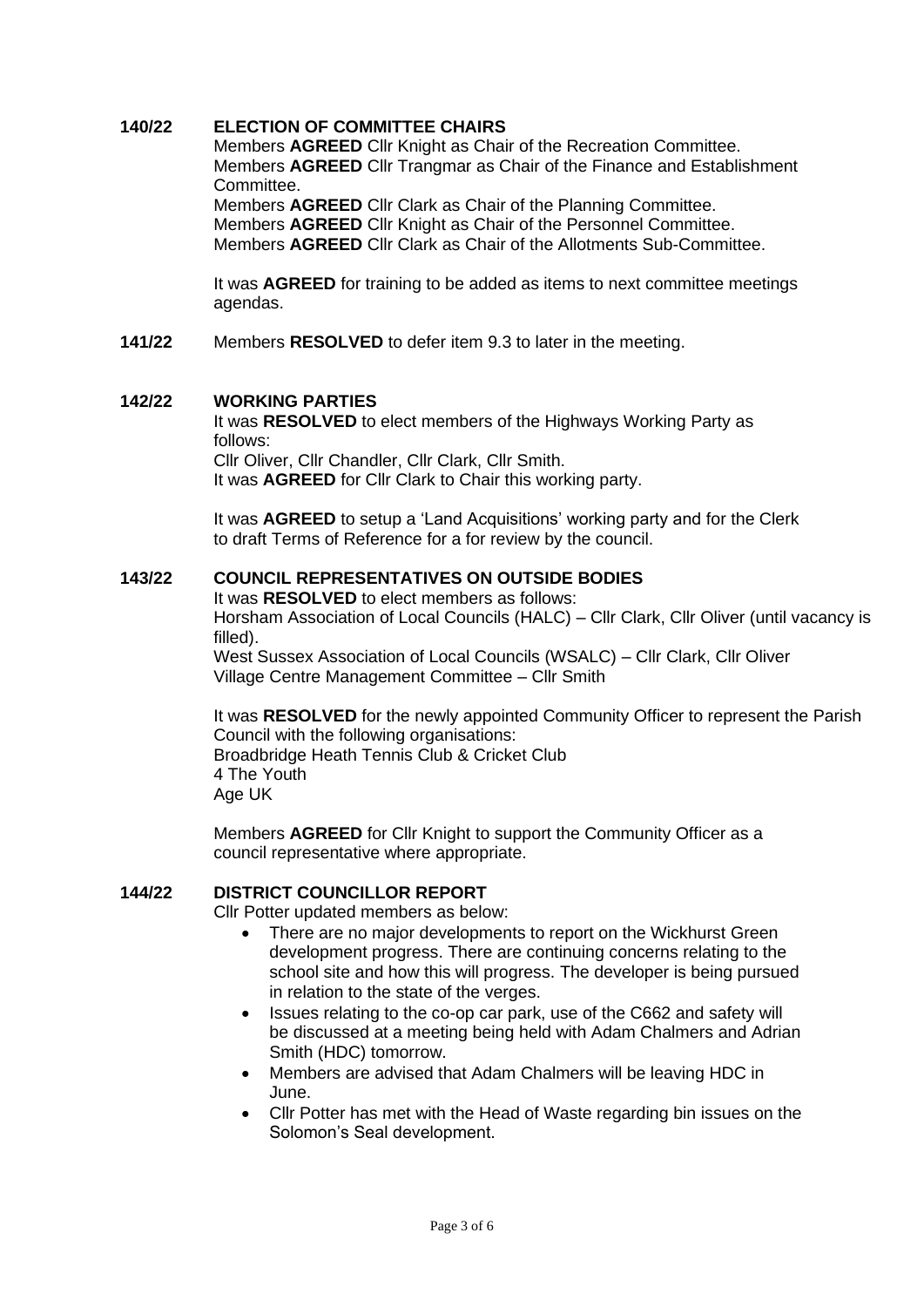• Cllr Allen, the Parish Council and the County Councillor wrote to the police last year regarding the A264 and speeding. This is being chased. It has now been passed to the Speed Management team.

Members **AGREED** for details relating to this matter to be communicated to the Highways Working Party.

Cllr Clark queried Planning Application DC/22/0779, due to insufficient information being provided as to the variation. It was **AGREED** for the Clerk to request further information from the Planning Team.

Cllr Smith raised the issue of the recent loss of life at the interchange and whether WSCC Highways would consider installing crash barriers at this location.

It was **AGREED** for the Clerk to contact County Councillor Mitchel in relation to this.

District Councillors left the meeting. 20.56.

### **145/22 ALLOTMENT SUB-COMMITTEE TERMS OF REFERENCE** Members **RESOLVED** to adopt the Allotments Terms of Reference, with one amendment.

#### **146/22 PLANNING APPLICATIONS RECEIVED IN APRIL 2022**

Members **NOTED** the applications received per **APPENDIX 6** of the circulated report and **AGREED** the below comments as submitted by the Planning Committee.

| <b>Application</b> | <b>Address</b>           | <b>Details</b>                                                                                                                  | <b>COMMENTS</b>                                                                                                                                                                                                                                                                                                                                                                       |
|--------------------|--------------------------|---------------------------------------------------------------------------------------------------------------------------------|---------------------------------------------------------------------------------------------------------------------------------------------------------------------------------------------------------------------------------------------------------------------------------------------------------------------------------------------------------------------------------------|
| DC/22/0691         | 6 Nye Close              | Conversion of loft to<br>form habitable living<br>space, incorporating<br>installation of 2no<br>windows and 3no<br>rooflights. | No objection provided<br>there are no material<br>objections from the<br>adjoining / adjacent<br>house owners.                                                                                                                                                                                                                                                                        |
| DC/22/0800         | 52 Billingshurst<br>Road | Erection of a single<br>storey front and side<br>extension.                                                                     | no objections, provided<br>there are no material<br>objections from the<br>owners of the<br>neighbouring properties.<br>However, given its<br>location (on the junction<br>with Warnham Rd) and<br>assuming permission is<br>granted, measures may<br>need to be put in place<br>during the construction<br>phase to avoid /<br>minimise disruption to<br>road and pavement<br>users. |
|                    |                          | Variation of condition 2                                                                                                        | Members requested                                                                                                                                                                                                                                                                                                                                                                     |
| DC/22/0779         | 91 Corsletts             | of previously approved                                                                                                          | additional details on the                                                                                                                                                                                                                                                                                                                                                             |
|                    | Avenue                   | application reference:                                                                                                          | variation and for the                                                                                                                                                                                                                                                                                                                                                                 |
|                    |                          | DC/18/2002 (Erection of                                                                                                         | Clerk to contact HDC                                                                                                                                                                                                                                                                                                                                                                  |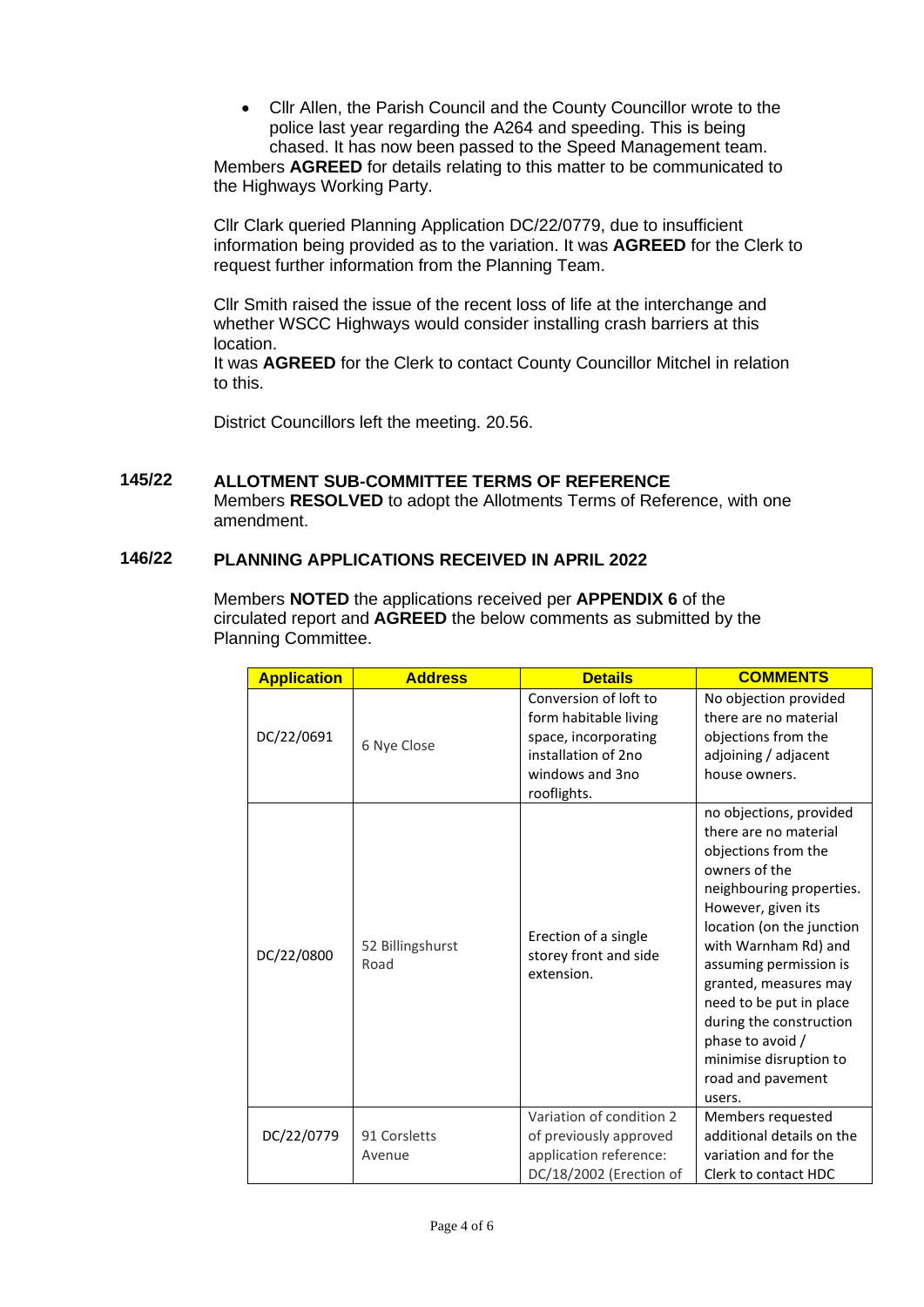|  | 2 x 3 bedroom dwellings    | planning team to |
|--|----------------------------|------------------|
|  | with on-site parking and   | request further  |
|  | associated landscaping).   | information.     |
|  | Variation sought to avoid  |                  |
|  | the requirement for a      |                  |
|  | foul water pumping         |                  |
|  | station. Replacement of    |                  |
|  | house type on plot 2,      |                  |
|  | moving of parking spaces   |                  |
|  | from front to side of      |                  |
|  | property and               |                  |
|  | amendments to              |                  |
|  | landscaping as a result of |                  |
|  | change to parking          |                  |
|  | location. Plot 1 remains   |                  |
|  | unchanged.                 |                  |

#### **147/22 PAYMENTS LIST RATIFICATION**

Members **AGREED** to ratify the Payments lists for April invoices 2022, per Appendix 7 in the circulated report.

#### **148/22 AUTHORISATION OF ADDITIONAL HOURS**

Members **AGREED** the additional hours worked by staff during April per the Supporting Document reports.

#### **149/22 FINANCE UPDATE**

Members **NOTED** the finance update and associated year end reports.

#### **150/22 POLICY REVIEW**

Members **RESOLVED** to approve and adopt the policies as follows:

- Lone Working Policy
- Key Holder Policy
- Publication Scheme
- Co-Option Policy

Members **RESOLVED** to defer review of the Risk Management Scheme, to allow for the Clerk to review and amend.

#### **151/22 ANNUAL PARISH MEETING**

Plans for the Annual Parish Meeting were discussed and the following were **AGREED:**

- To invite Village Centre Social Club representative
- To invite community Volunteer David Bridges
- To place posters in prominent locations to encourage attendance
- To add Noticeboard locations consideration to the next Recreation Committee meeting agenda.
- For the Clerk to have a discretionary budget for refreshments to serve at the event and for these refreshments to comprise hot/cold soft drinks, biscuits and cakes.

#### **152/22 WICKHURST GREEN AND SOLOMON'S SEAL PARCELS OF LAND**

# **SOLOMON'S SEAL ALLOTMENTS**

It was **AGREED** for the Clerk to request a simple report from the legal representative, setting out the situation of the progress of the acquisitions to identify any outstanding/remaining steps before transfer.